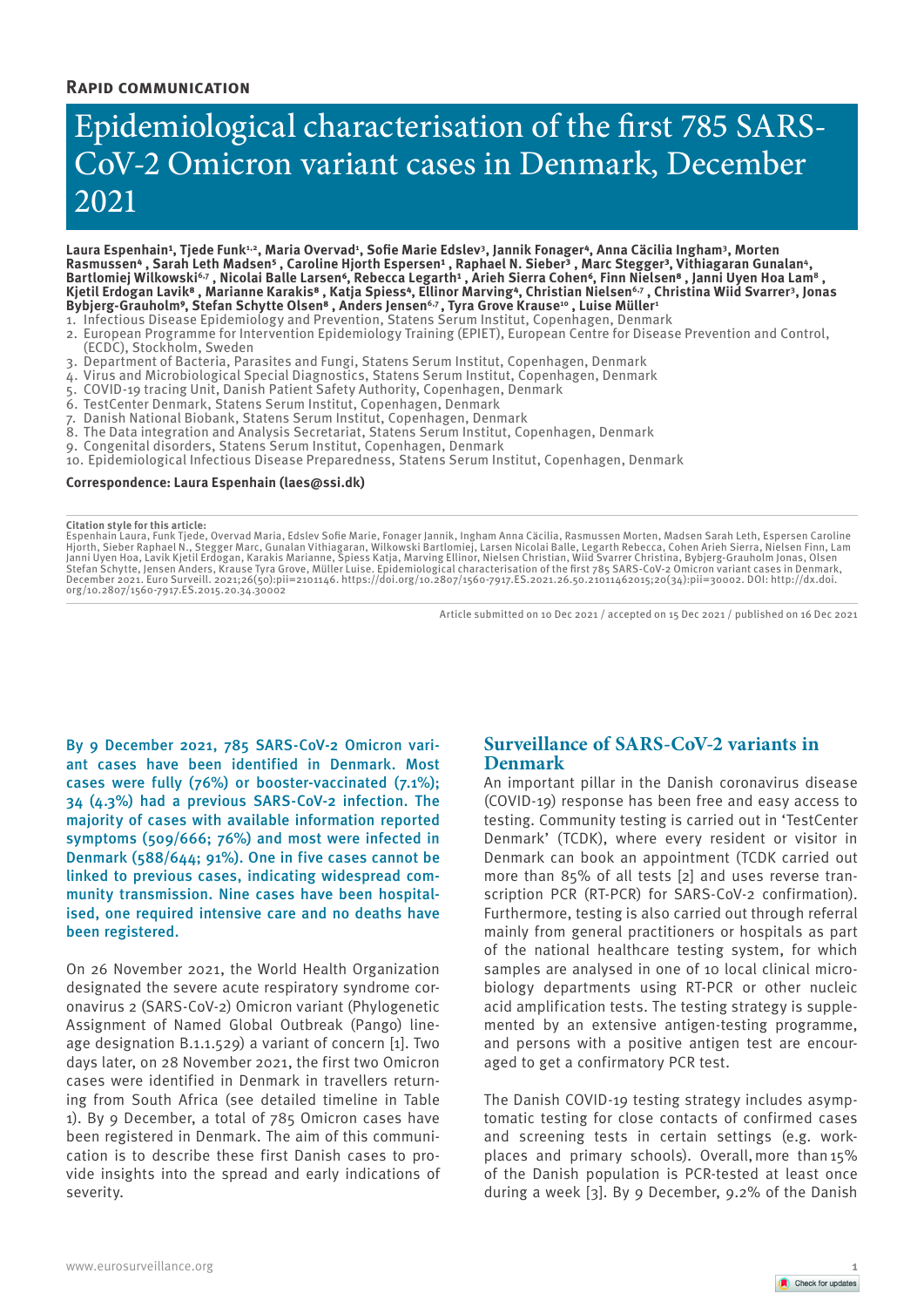## Timeline of SARS-CoV-2 Omicron developments, Denmark, November and December 2021

| Development                                                                                                                                                                                                                                                                                                                                                                                                                                                                                                                                              | <b>Date</b> | Reference |
|----------------------------------------------------------------------------------------------------------------------------------------------------------------------------------------------------------------------------------------------------------------------------------------------------------------------------------------------------------------------------------------------------------------------------------------------------------------------------------------------------------------------------------------------------------|-------------|-----------|
| South Africa announces detection of a new SARS-CoV-2 variant B.1.1.529                                                                                                                                                                                                                                                                                                                                                                                                                                                                                   | 25 November | $[12]$    |
| World Health Organization designates B.1.1.529 as a variant of concern, named Omicron                                                                                                                                                                                                                                                                                                                                                                                                                                                                    | 26 November | $[1]$     |
| Travel restrictions to South Africa and six neighbouring countries <sup>a</sup> are put in place. This includes:<br>- Advice against travelling to these countries;<br>- For people with recent stays ( $\leq$ 10 days) in these countries, testing within 24 h after arrival in Denmark and<br>isolation for 10 days;<br>- Restriction of travel without negative COVID-19 test;<br>- Incoming travellers from these countries are only allowed entry to Denmark with recognisable purpose and<br>when holding a negative COVID-19 testing certificate. | 27 November | $[13]$    |
| First two Omicron cases confirmed by WGS in Denmark in returning travellers from South Africa;<br>Extensive contact tracing for Omicron cases implemented:<br>- Confirmed cases are to isolate until 48 h after symptom cessation<br>- Close contacts as well as close contacts of close contacts are recommended to quarantine regardless<br>of vaccination status and to take a PCR test on Days 1, 4 and 6 from last exposure; recommendation of<br>quarantine until a negative result of the test on Day 6.                                          | 28 November | [14, 15]  |
| Implementation of travel restrictions from three additional countries (Angola, Malawi and Zambia)                                                                                                                                                                                                                                                                                                                                                                                                                                                        | 29 November | [16]      |
| All passengers arriving from Hamad International Airport, Qatar and Dubai International Airport, United Arab<br>Emirates, to be tested by antigen test at arrival in Denmark and referred to PCR test if the antigen test is<br>positive;<br>Omicron variant detection changes from del 69-70 to the more specific 452L.                                                                                                                                                                                                                                 | 1 December  | $[17]$    |
| Change in the case definition of confirmed Omicron cases from WGS only to variant PCR and/or WGS                                                                                                                                                                                                                                                                                                                                                                                                                                                         | 4 December  | [18]      |
| Quarantine requirement for close contacts of close contacts of Omicron cases is abolished.                                                                                                                                                                                                                                                                                                                                                                                                                                                               | 7 December  | $[19]$    |

COVID-19: coronavirus disease; SARS-CoV-2: severe acute respiratory syndrome coronavirus 2; WGS: whole genome sequencing. a Botswana, Eswatini, Lesotho, Mozambique, Namibia and Zimbabwe.

population had tested positive for SARS-CoV-2 since the start of the epidemic.

Surveillance of SARS-CoV-2 variants in Denmark is based on screening of all positive samples with variantspecific RT-PCR and extensive whole-genome sequencing (WGS) efforts. For most of 2021, more than 90% of SARS-CoV-2 isolates were sequenced, although rates have been lower since late autumn because of rising case numbers [4]. The TCDK has a maximum capacity of 15,000 WGS per week.

# **Public health response to the Omicron variant**

An RT-PCR detecting the Omicron variant using the 452L marker (estimated specificity: 99.99% based on retrospective analysis) [5] was developed and implemented in the TCDK by 1 December. In the 10 local clinical microbiology departments, similar solutions have been set up. All isolates from cases who are found to be RT-PCR-positive for the Omicron variant are subsequently subjected to WGS. More WGS data are needed in order to have a meaningful positive predictive value. A confirmed Omicron case was defined based on WGS results until 3 December. From 4 December, the definition was extended to also include positive RT-PCR for the variant.

Extensive contact tracing around Omicron cases was initiated and is carried out by the Danish Patient Safety Authority (STPS). This includes self-isolation of cases until 48 h after symptom cessation for confirmed cases or, if asymptomatic, self-isolation for 7 days. It is recommended that all close contacts, as well as their close contacts, regardless of vaccination status, are tested (on Day 1,  $\Delta$  and 6 after last contact with an Omicron case) and self-quarantine until a negative test result has been received after the final test on Day 6. Self-quarantine of close contacts of close contacts was abolished on 7 December 2021. Restrictions on incoming travellers were introduced on 27 November (Table 1).

# **Register-based surveillance**

To describe the Omicron cases, we used data from the routine Danish surveillance of COVID-19 [6] in which information from several national registries is linked daily. This provides information on demographic characteristics, vital status, vaccination status, previous SARS-CoV-2 infection, admission to hospital and intensive care treatment of cases. During contact tracing,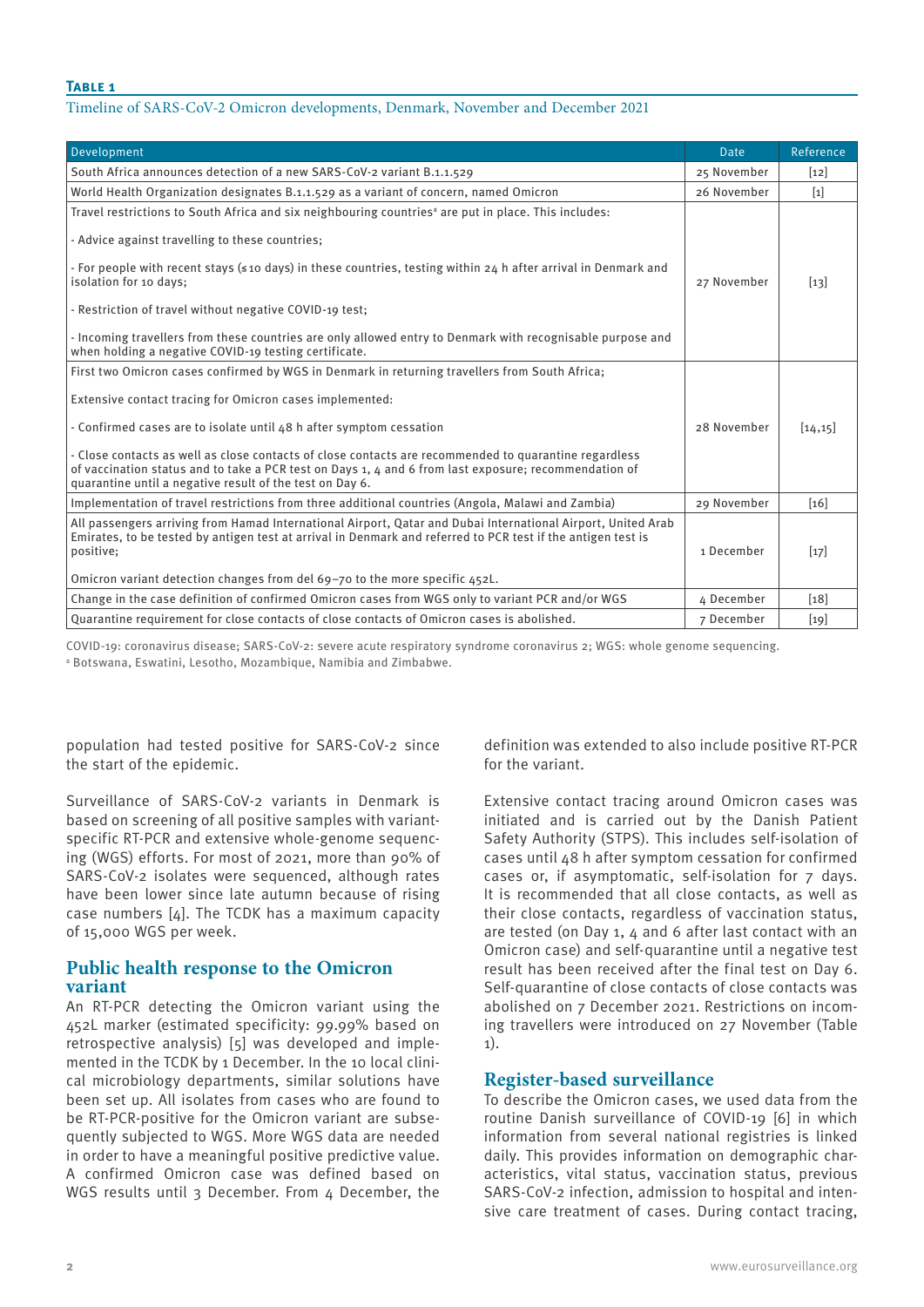## **Figure 1**

Sample date for SARS-CoV-2 Omicron cases by suspected place of infection, Denmark, 22 November–7 December 2021, data as at 9 December 2021 ( $n = 785$ )



COVID-19: coronavirus disease; SARS-CoV-2: severe acute respiratory syndrome coronavirus 2; WGS: whole genome sequencing; WHO: World Health Organization.

 $\texttt{a}$  Note that the number of cases from 6 and 7 December is not fully representative as data are pending.

the STPS collects information on travel history symptoms and suspected place of infection.

# **Characterisation of cases**

As per 9 December 2021, 785 cases of SARS-CoV-2 Omicron have been registered in Denmark. As there is a few days' lag from sampling to test result, the latest sampling date was 7 December. Daily case counts rose quickly (Figure 1), with daily increases of more than 40% from 4 December. In total, 143 (18%) have so far been confirmed by WGS. The age of cases ranged between 2 and 95 years (median:  $32)$  and  $433$  ( $55\%$ ) were male (Table 2). Nine cases (1.2%) are or have been hospitalised, one case so far has received intensive care treatment and no cases have died. Cases were identified widespread across the country, but most were clustered in two main epicentres in the western part of Denmark and in the area of the Capital. A total of 599 (76%) cases were fully vaccinated and an additional 56 (7.1%) had received full vaccination plus a booster dose. Number and proportions of cases with the SARS-CoV-2 Delta variant (B.1.617.2 and sublineages) in the same period are also shown in Table 2 for reference.

As at 9 December, 644 cases had known information on place of infection (82% of all cases) and 56 of them (8.7%) reported a travel history. Sixteen reported travelling from South Africa, but also other African and European countries were reported (Table 2). These introductions are apparent on the phylogenetic tree (Figure 2). In addition, 464 cases (75%) reported a possible place of infection and 180 non-travellers (28%) did not report a suspicion on where they had been infected. To date, STPS has linked at least 83 Omicron cases to five large events in Denmark (>100 participants). The number of cases related to these events is expected to increase as testing and contract tracing are ongoing. A high attack rate was reported at one of the events, a seasonal gathering with 150 participants, where 71 (47%) participants got infected. The SARS-CoV-2 Omicron variant was introduced to the gathering by a person who had been travelling to South Africa. This virus was further transmitted to three secondary schools and a concert with ca2,000 participants in the same region, and subsequently to other events in other parts of Denmark. Furthermore, a hospital outbreak has been identified on a geriatric ward where at least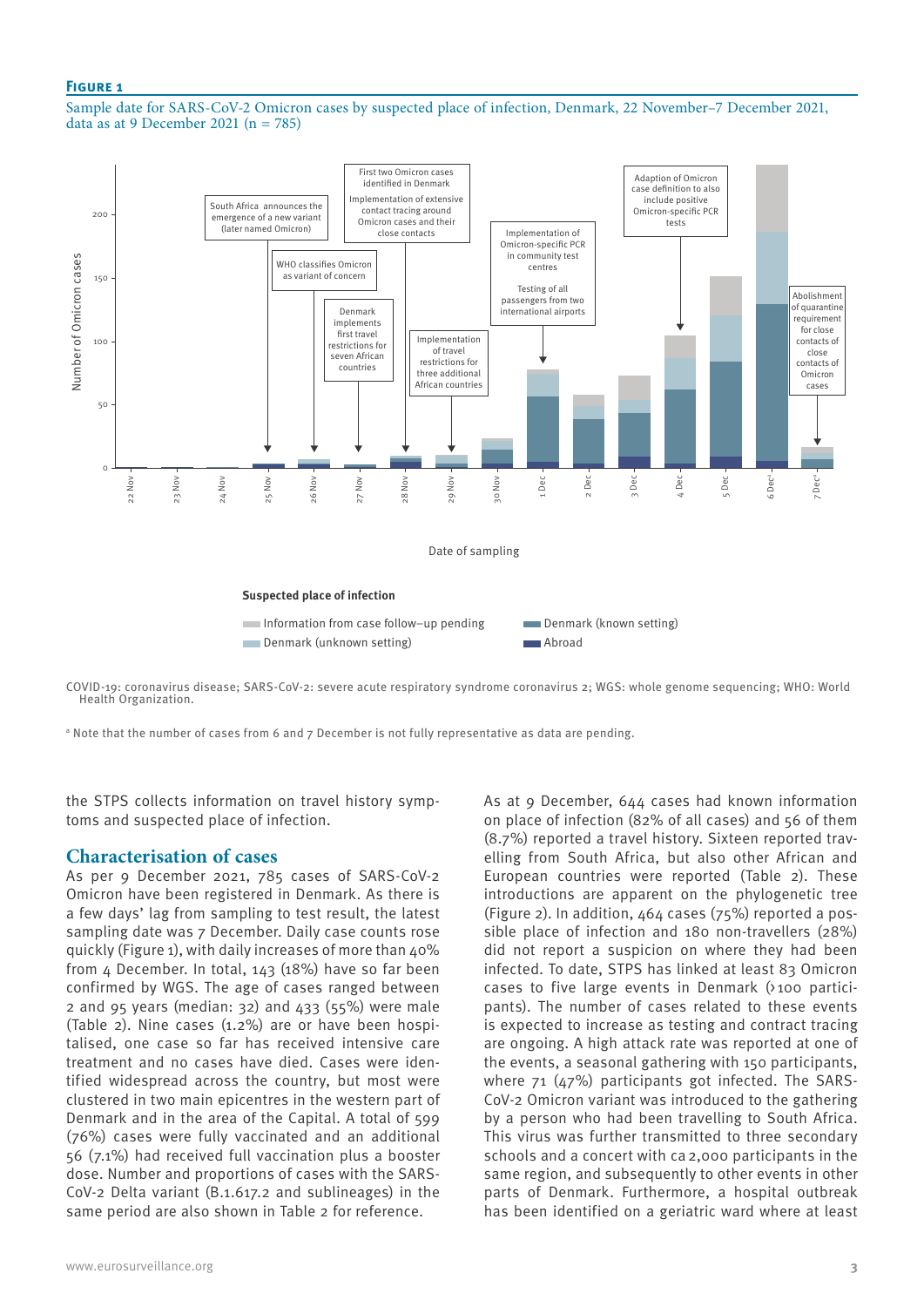## **Table 2**

## Characteristics of SARS-CoV-2 Delta and Omicron variant cases, Denmark, 22 November–7 December 2021

|                                                                             | Number of Delta <sup>ª</sup> cases<br>$(n=19,137)$ | % of all Delta <sup>ª</sup> cases | Number of Omicron cases<br>$(n = 785)$ | % of all Omicron<br>cases |  |  |
|-----------------------------------------------------------------------------|----------------------------------------------------|-----------------------------------|----------------------------------------|---------------------------|--|--|
| Age (years)                                                                 |                                                    |                                   |                                        |                           |  |  |
| $0 - 9$                                                                     | 3,081                                              | 16                                | 30                                     | 3.8                       |  |  |
| $10 - 14$                                                                   | 2,434                                              | 13                                | 23                                     | 2.9                       |  |  |
| $15 - 19$                                                                   | 962                                                | 5.0                               | 102                                    | 13                        |  |  |
| $20 - 29$                                                                   | 2,317                                              | 12                                | 214                                    | 27                        |  |  |
| $30 - 39$                                                                   | 2,548                                              | 13                                | 110                                    | 14                        |  |  |
| $40 - 49$                                                                   | 2,973                                              | 16                                | 111                                    | 14                        |  |  |
| $50 - 64$                                                                   | 2,952                                              | 15                                | 144                                    | 18                        |  |  |
| $\geq 65$                                                                   | 1,870                                              | 10                                | 51                                     | 6.5                       |  |  |
| Sex                                                                         |                                                    |                                   |                                        |                           |  |  |
| Female                                                                      | 9,637                                              | 50                                | 352                                    | 45                        |  |  |
| Male                                                                        | 9,500                                              | 50                                | 433                                    | 55                        |  |  |
| <b>Travel history</b>                                                       |                                                    |                                   |                                        |                           |  |  |
| Yesb                                                                        | <b>NA</b>                                          |                                   | 56                                     | 7.1                       |  |  |
| No                                                                          | NA                                                 |                                   | 601                                    | $77 \,$                   |  |  |
| Unknown                                                                     | <b>NA</b>                                          |                                   | 128                                    | 16                        |  |  |
| Vaccination status <sup>c</sup>                                             |                                                    |                                   |                                        |                           |  |  |
| Not vaccinated                                                              | 8,199                                              | 44                                | 111                                    | 14                        |  |  |
| Started <sup>d</sup>                                                        | 484                                                | 2.6                               | 19                                     | 2.4                       |  |  |
| Vaccinated <sup>e</sup>                                                     | 9,269                                              | 50                                | 599                                    | 76                        |  |  |
| Booster vaccinationf                                                        | 597                                                | 3.2                               | 56                                     | 7.1                       |  |  |
| Previous SARS-CoV-2 infection confirmed by RT-PCR in Denmark <sup>c,g</sup> |                                                    |                                   |                                        |                           |  |  |
| Yes                                                                         | 160                                                | 0.9                               | 34                                     | 4.3                       |  |  |
| No                                                                          | 18,389                                             | 99                                | 751                                    | 96                        |  |  |
| Self-reported symptoms                                                      |                                                    |                                   |                                        |                           |  |  |
| Yes                                                                         | <b>NA</b>                                          |                                   | 509                                    | 65                        |  |  |
| No                                                                          | <b>NA</b>                                          |                                   | 157                                    | 20                        |  |  |
| Unknown                                                                     | <b>NA</b>                                          |                                   | 119                                    | 15                        |  |  |
| Hospitalisation                                                             |                                                    |                                   |                                        |                           |  |  |
| Yes                                                                         | 290                                                | 1.5                               | 9                                      | 1.2                       |  |  |
| Intensive care treatment                                                    |                                                    |                                   |                                        |                           |  |  |
| Yes                                                                         | 22                                                 | 0.11                              | $\mathbf{1}$                           | 0.13                      |  |  |
| Death                                                                       |                                                    |                                   |                                        |                           |  |  |
| Yes                                                                         | 14                                                 | 0.07                              | $\mathsf{o}\xspace$                    | $\mathsf{O}\xspace$       |  |  |

NA: not applicable; SARS-CoV-2: severe acute respiratory syndrome coronavirus 2.

a Based on WGS-confirmed cases with sampling date from 22 November–7 December 2021.

b South Africa (n=16), Germany, Spain, Tanzania, Nigeria, Zimbabwe, United Kingdom, the Netherlands, Sweden and Belgium (sorted by frequency, only countries to which ≥2 have reported travel is shown).

 $\epsilon$  Based on SARS-CoV-2 Delta variant cases from TCDK only (n=18,549).

d One dose but not yet completed vaccination schedule (see footnote <sup>e</sup>).

e Vaccinated with two doses of Comirnaty (Pfizer/BioNTech, Mainz, Germany/ New York, United States), Vaxzevria (AstraZeneca, Cambridge, United Kingdom), Spikevax (Moderna, Cambridge, United States), or one dose of COVID-19 Vaccine Janssen (Johnson & Johnson, New Brunswick, United States) at least 14 days before positive test. By 9 December 2021, 76% of the Danish population had been fully vaccinated.

f Booster vaccination ca 6 months after being fully vaccinated and at least 14 days before positive test.

 $\,$  Previous infection is defined as having a positive PCR tests more than 60 days from the current sample.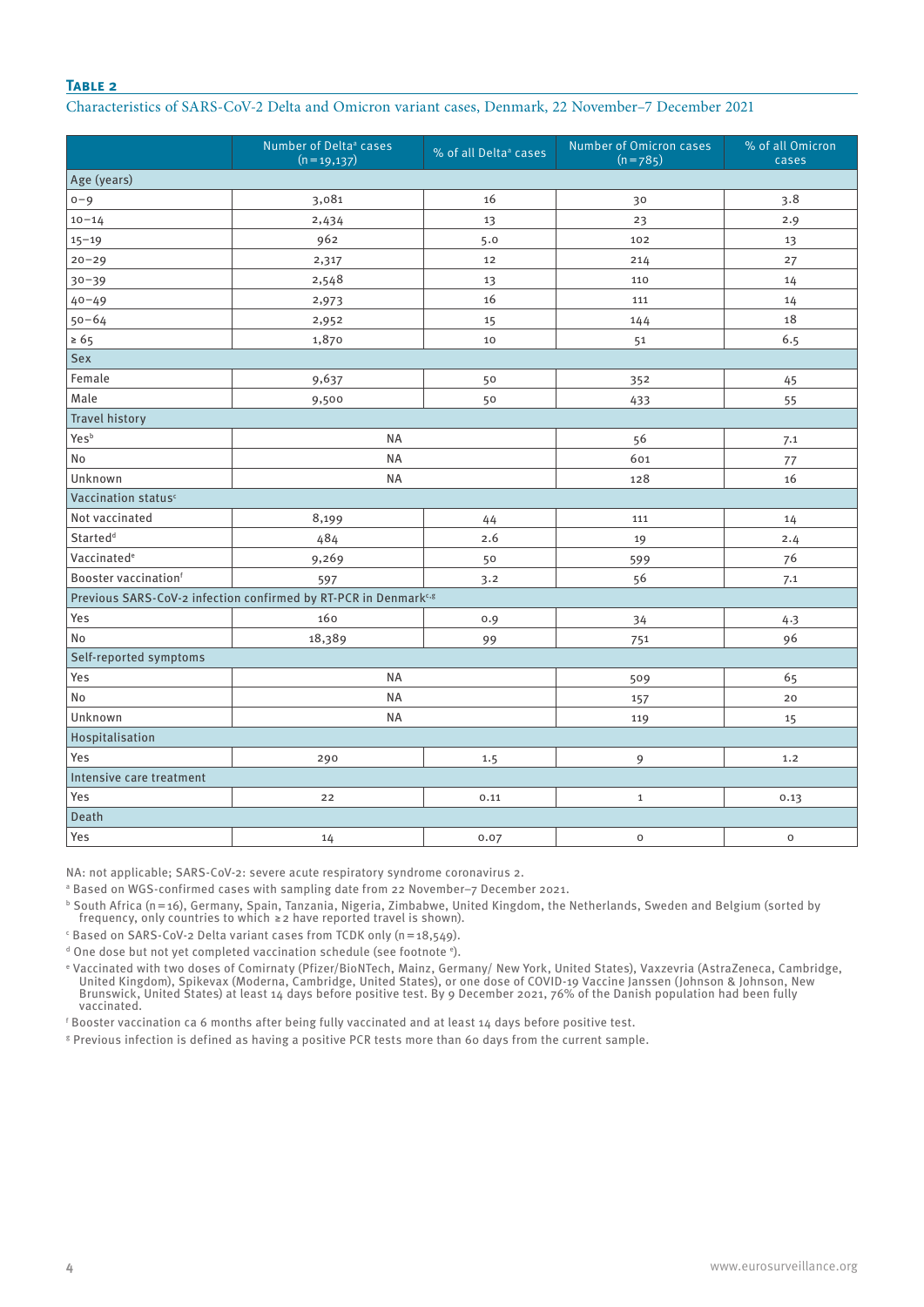## **Figure 2**

Maximum-likelihood phylogeny for consensus genomes from SARS-CoV-2 Omicron cases sequenced in Denmark as at 7 December 2021 ( $n = 92$ )



#### **Suspected place of Infection**

- **Abroad**
- **Denmark (known setting)**
- Denmark (unknown setting)
- Information from case follow−up pending

#### **Genome source**

- **•** Denmark
- GISAID
- Wuhan−Hu1

GISAID: Global initiative on sharing all influenza data; SARS-CoV-2: severe acute respiratory syndrome coronavirus 2.

Green nodes: Danish cases, showing suspected place of infection (heatmap); brown nodes: representative Omicron consensus genomes from the GISAID genome database not sequenced in Denmark (Supplementary Table S1), rooted on the Wuhan-Hu1 strain (grey node). Introductions are denoted in the heatmap as 'Abroad' [7-9].

four patients older than 80 years and two employees tested positive for Omicron. All of them were previously vaccinated.

## **Ethical statement**

This study did not require ethical approval as it is based on routine surveillance data on COVID-19.

## **Discussion**

Since the identification of the first Omicron case in Denmark, a steep increase in the number of cases has been observed. A major driver of this development was a large party with young adults – a population group with more social and close connections than adults and children. The rapid spread of the Omicron variant in Denmark is worrying, but not unexpected. On 2 December 2021, the European Centre for Disease Prevention and Control assessed a high probability of new introduction and community spread [10].

The response strategy in Denmark has been to delay transmission of the Omicron variant in order to gain time for roll-out of the third vaccine dose and the recently initiated vaccination programme for children aged 5 to 11 years. However, the rapid acceleration of cases catalysed by superspreading events challenged the mitigation. Despite the capacity to detect Omicron cases early, implementation of travel restrictions and implementation of extended contact tracing efforts, more than one in five cases cannot be linked to previous cases. This indicates that within 1.5 weeks from identifying the first case of Omicron, there is already widespread community transmission in Denmark, which challenges further epidemic control.

It is of concern that 83% of cases occurred in fully or booster-vaccinated people. Whether this observation is an artefact as the major superspreading events and subsequent chains of transmission have occurred primarily in young adults, and not yet spread to children, who have not been vaccinated, is still too early to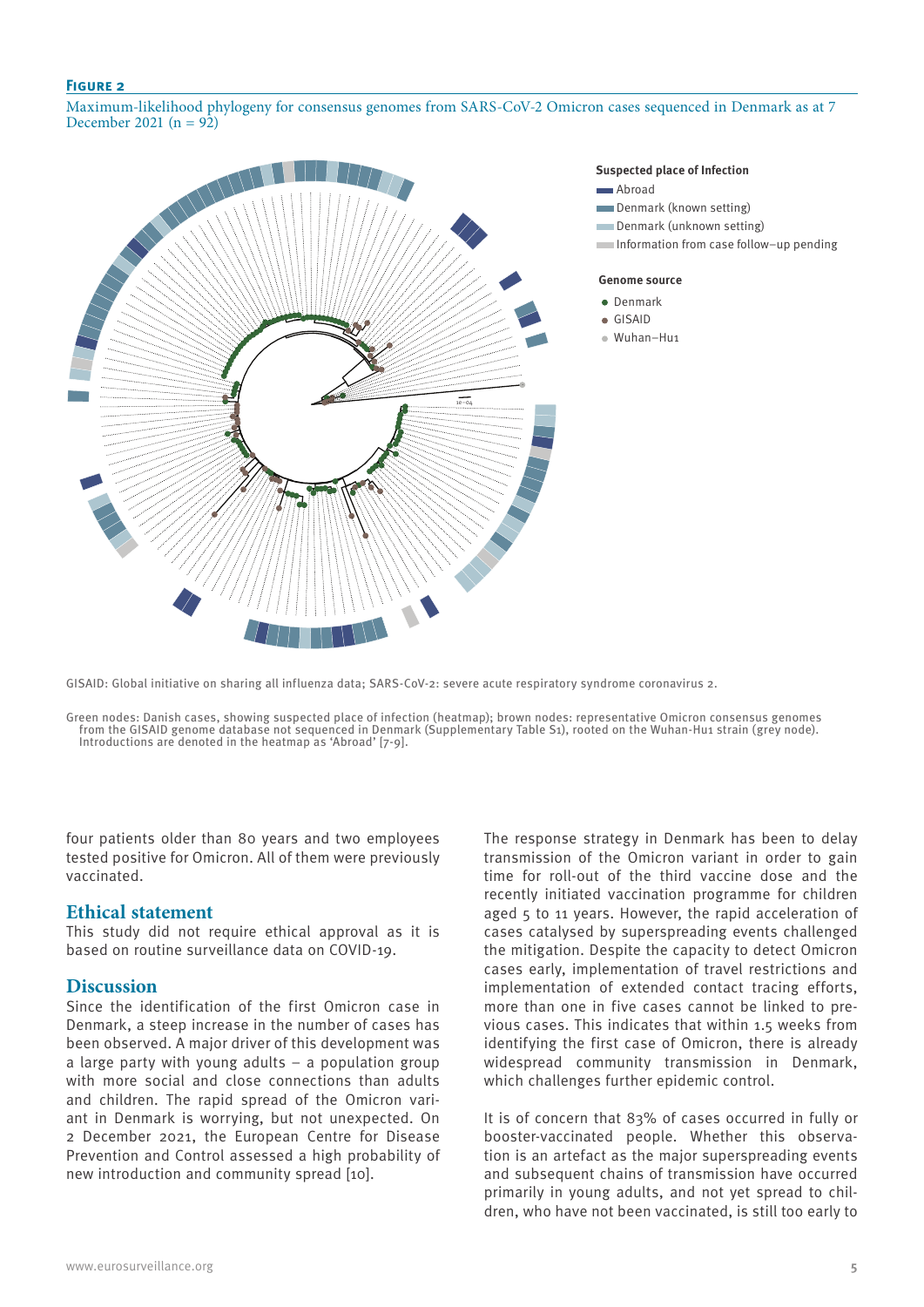say. The data are too immature to allow analysing the cases by vaccine type. However, it can be mentioned that 76% of the Danish population are fully vaccinated and 84% of these have received Comirnaty (Pfizer/ BioNTech, Mainz, Germany/ New York, United States) followed by 14% with Spikevax (Moderna, Cambridge, United States). The composition of cases as well as the short follow-up period may affect the observed proportion of hospitalised cases. The proportion of asymptomatic cases should be interpreted considering the massive testing of contacts and relatively quick followup of cases, which means that SARS-CoV-2 Omicron cases may be caught early in their course of infection, potentially before the development of symptoms.

Of note, the earliest Omicron cases in Denmark occurred before South Africa announced the emergence of this variant. These cases reported travel history from Qatar and the Netherlands, indicating that the variant might have spread from the African continent before this. Also, later Danish travel-related cases are not only found among travellers returning from South Africa but also from other European countries, indicating that community spread is likely to be more widespread than reported.

Denmark has one of the highest RT-PCR testing capacities in the world and screens all positive RT-PCR tests with an Omicron-specific PCR [11]. Linking this information with national registers allows us to give a detailed overview of the early spread of the Omicron variant. We find several reasons for concern: (i) the rapid spread shortly after introduction despite extensive contact tracing efforts, (ii) the occurrence of several superspreading events with high attack rates and (iii) the high proportion of fully vaccinated Omicron cases. We observed nine hospitalisations and one case needed intensive care treatment. Owing to limited follow-up time and few admissions, it is too early to conclude on the severity of the Omicron variant.

# **Conclusion**

We show a rapid increase and spread of the SARS-CoV-2 Omicron variant in Denmark, a European country with high testing capacity, high vaccination coverage and limited natural immunity through SARS-CoV-2 infection. The introduction and spread occurred despite an early and comprehensive public health response. Spread was catalysed by superspreading events and challenges further epidemic control. Information from the earlier travel-related cases, with no travel history to Africa, suggests that community transmission is more widespread than reported. The high proportion of fully vaccinated Omicron cases is a concern, the implications are still being described. It is too early to draw conclusions on the severity of Omicron compared to previous SARS-CoV-2 variants, analyses on this are ongoing.

## **Acknowledgements**

We would like to thank the following people for their tireless commitment in response around Omicron, working close to non-stop including weekends and nights: Rikke Thoft Nielsen, Katrine Finderup Nielsen, Louise Hallundbæk, Mie Agermose Gram, Pernille Kold Munch, Frederikke Kristensen Lomholt, Marianne Voldstedlund, Camilla Rasmussen, Nour Abushalleeh, Sophie Gubbels, Kirsten M. Ellegaard, Thor Bech Johannesen, Sharmin Baig and The Danish Covid-19 Genome Consortium (DCGC).

Supplementary Table S1 acknowledges the contributors of GISAID genomes used in this study.

## **Conflict of interest**

None declared.

## **Authors' contributions**

LE, LM and TF drafted the manuscript with all authors contributing by editing and conducting the laboratory analyses, data collection, curation and analyses. All authors read and approved the final version of the manuscript.

## **References**

- 1. World Health Organization (WHO). Classification of Omicron (B.1.1.529): SARS-CoV-2 variant of concern. Geneva: WHO; 2021. Available from: https://www.who.int/news/item/26-11- 2021-classification-of-omicron-(b.1.1.529)-sars-cov-2-variantof-concern
- 2. Statens Serum Institut (SSI). Covid-19 Danmark (kommunalt). [COVID-19 Denmark (by municipality)]. Copenhagen: SSI. [Accessed: 9 Dec 2021]. Danish. Available from: https://experience.arcgis.com/experience/ aa41b29149f24e20a4007a0c4e13db1d/page/page\_0
- Statens Serum Institut (SSI). Covid-19 Danmark (regionalt). [COVID-19 Denmark (by region)]. Copenhagen: SSI. [Accessed: 9 Dec 2021]. Danish. Available from: https://experience.arcgis. com/experience/aa41b29149f24e20a4007a0c4e13db1d/page/ page\_3
- 4. Danish Covid-19 Genome Consortium. Genomic overview of SARS-CoV-2 in Denmark. Copenhagen: Statens Serum Institut. [Accessed: 14 December 2021]. Available from: https://www. covid19genomics.dk/statistics
- 5. Spiess K, Gunalan V, Marving E, Nielsen SH, Jørgensen MGP, Fomsgaard AS, et al. Rapid surveillance platforms for key SARS-CoV-2 mutations in Denmark. medRxiv. 2021:2021.10.25.21265484. Preprint. https://doi. org/10.1101/2021.10.25.21265484
- 6. Schønning K, Dessau RB, Jensen TG, Thorsen NM, Wiuff C, Nielsen L, et al. Electronic reporting of diagnostic laboratory test results from all healthcare sectors is a cornerstone of national preparedness and control of COVID-19 in Denmark. APMIS. 2021;129(7):438-51. https://doi.org/10.1111/apm.13140 PMID: 33949007
- 7. Katoh K, Standley DM. MAFFT multiple sequence alignment software version 7: improvements in performance and usability. Mol Biol Evol. 2013;30(4):772-80. https://doi. org/10.1093/molbev/mst010 PMID: 23329690
- 8. Minh BQ, Schmidt HA, Chernomor O, Schrempf D, Woodhams MD, von Haeseler A, et al. IQ-TREE 2: New Models and Efficient Methods for Phylogenetic Inference in the Genomic Era. Mol Biol Evol. 2020;37(5):1530-4. https://doi.org/10.1093/molbev/ msaa015 PMID: 32011700
- 9. Li W, Godzik A. Cd-hit: a fast program for clustering and comparing large sets of protein or nucleotide sequences. Bioinformatics. 2006;22(13):1658-9. https://doi.org/10.1093/ bioinformatics/btl158 PMID: 16731699
- 10. European Centre for Disease Prevention and Control (ECDC). Threat assessment brief: Implications of the further emergence and spread of the SARS CoV 2 B.1.1.529 variant of concern (Omicron) for the EU/EEA first update. Stockholm: ECDC; 2021. Available from: https://www.ecdc.europa.eu/en/publications-data/ covid-19-threat-assessment-spread-omicron-first-update